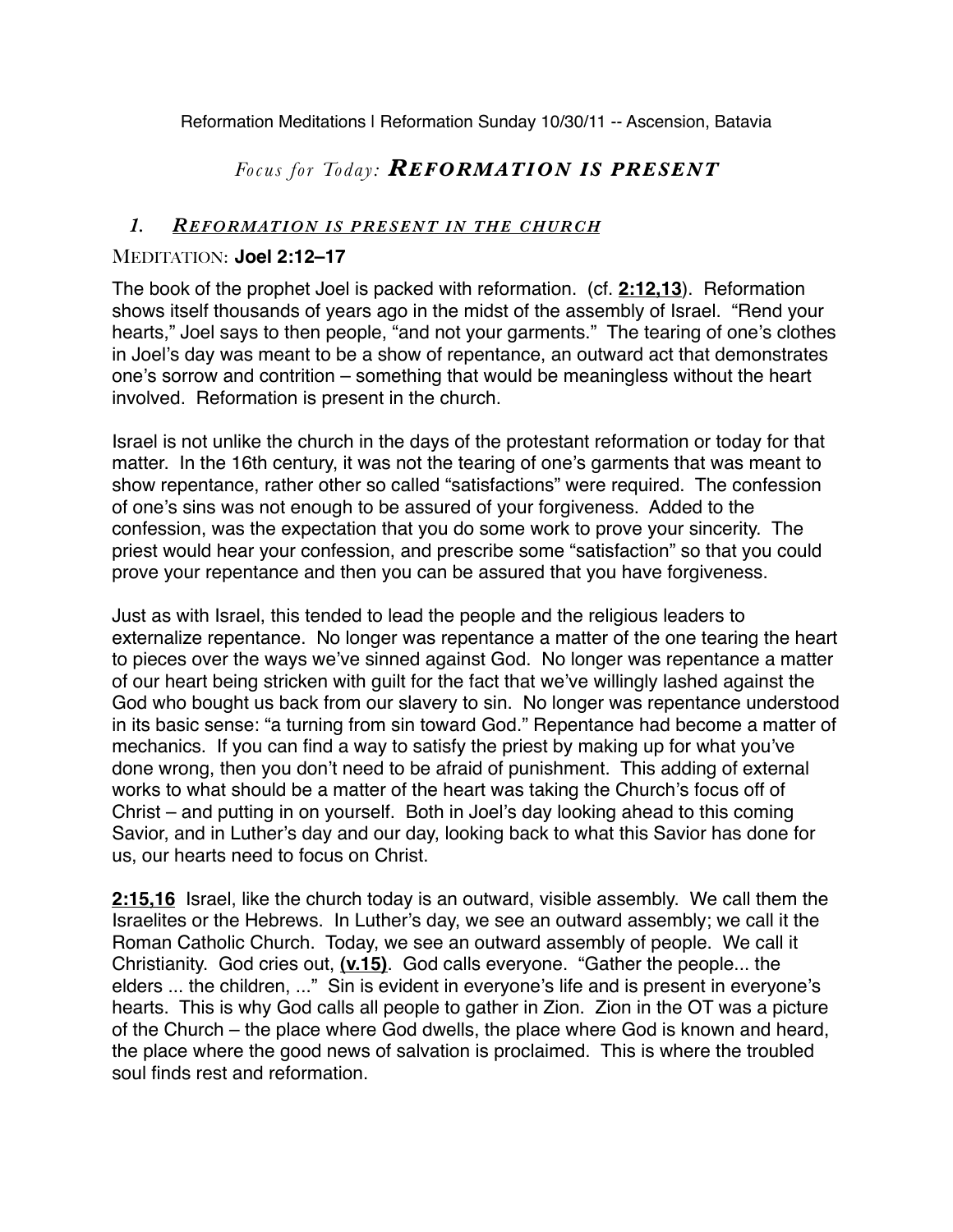The protestant reformers blew the trumpet in Zion. They recognized that, as **v.17** says, people were wondering, "where is their God?" There was no difference real in what the religions of the world presented and what Christianity presented. With clear confessional writings, they made known what had been hidden: the truth of the gospel – it is not a matter of outward works that assures us of forgiveness, it is a matter of God telling us in the Word ; it is a matter of God showing us what the death of Christ means; it is a matter of Christ's righteousness given to us through faith that assures us of forgiveness. The reformers were willing to give up their own lives in order to be sure this gospel truth was passed on to future generations. And we are ready to do the same. Reformation is present in the Church.

## *2. REFORMATION IS PRESENT IN THE HOME*

#### MEDITATION: **Deuteronomy 6:4–9 (NKJV)**

Does anyone know what the word "Catechism" means? It means "instruction." It comes from the Greek word Luke uses in chapter one when he says to his reader, "that you may know the certainty of those things in which you were instructed (catechized)" (**Luke 1:4)**. Does anyone know the original purpose of Martin Luther's writing of the Small Catechism?

I had one person one challenge my beliefs by saying, "Why do you need someone to tell you what the Bible means?" Why do you have Sermons? Shouldn't the Bible be enough? Shouldn't you just have the pastor stand up their and read the Bible instead of giving his own take on it?" With the Catechism then for instance, why do we have one book meant to explain another book?

Reformation is present in the home. **Verse 7** says, "You shall teach these words diligently." The concept comes from a word meaning, "to sharpen a sword." These words that Moses writes the Israelites were to use so as to sharpen their understanding and faith. He goes on, "you shall talk of them," you shall speak about them, you shall dwell on them. These words of the Bible recorded by inspiration are to more than something we repeat every week in church; and more than something we only recite in Catechism Class. They are to be the source of conversation in our lives. These words are to be etched in our hearts as v.6 says. When we sit down, when we stand up, when we walk, when we go to work, when we come home, when we're with our Christian friends, when we're with our nonChristian friends – these words that God has given to us are to be the source of all we do and say.

God says, talk about them. Teach them. This is why we have sermons. This is why we have catechism class. We are here to battle Satan and all the tricks and errors he throws at us. We unite against him with a common confession of faith and teaching. We continue to take God's Word and apply it to our everyday situations. It is a great source of comfort to read His Word and talk about what meaning it has for our faith and life. It is a source of instruction for us, not just in church on Sunday then, but everyday.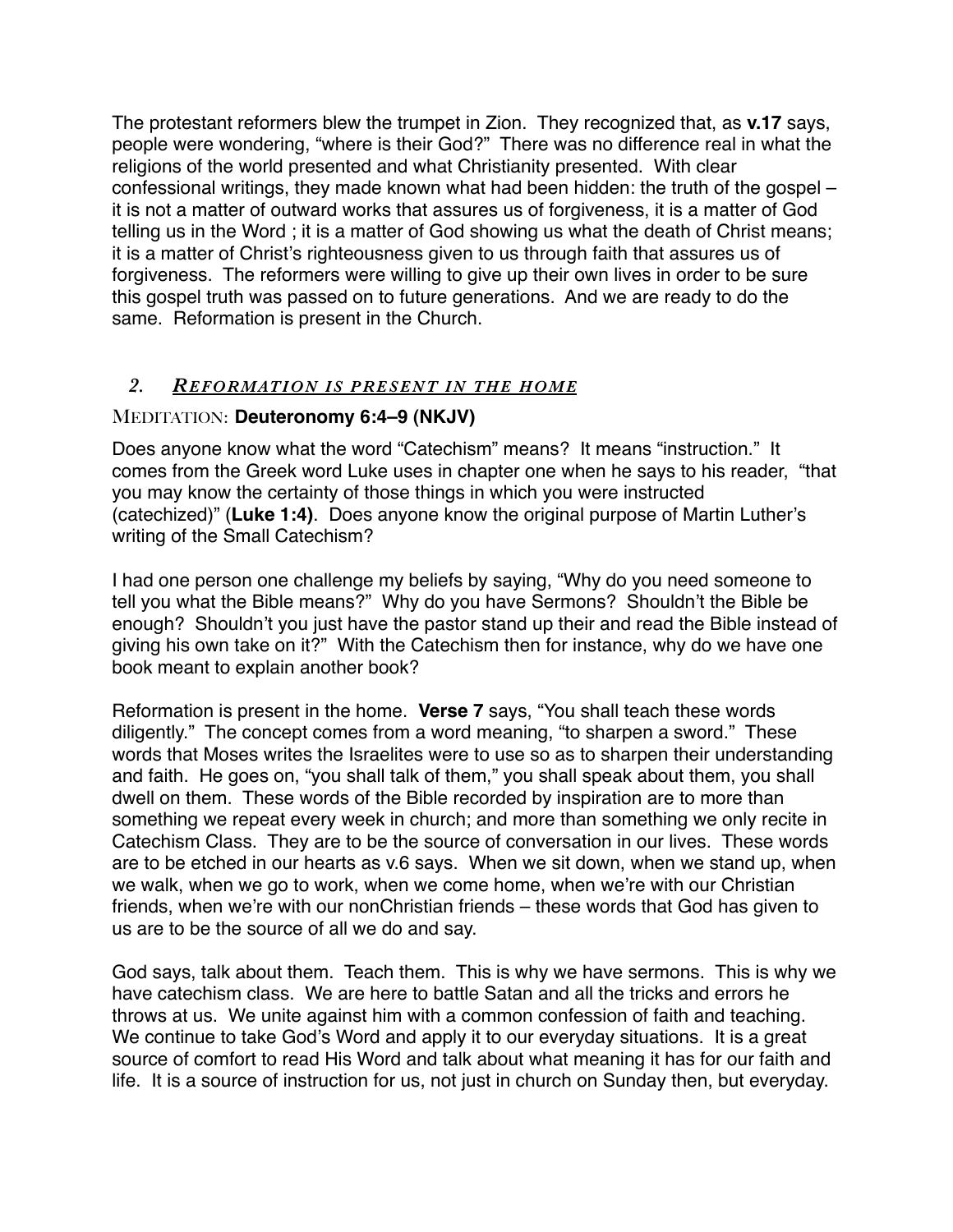Originally, the Small Catechism was written for use in the home. It was given to Christian parents in the hopes that they would review these teachings day by day. In Luther's day there were many priest who were not serving the people with the nourishment of God's Word that they needed. The catechism was a way to bring that needed instruction into the home and into the hands of parents. It brought a regular exercise of faith into the homes of Christians.

Imagine that Ascension Lutheran Church was no more. Imagine that you were isolated from any like minded Christians. What would you do? **v.7** – The call to Christian education does not begin with a pastor. It begins with the parents. The pastor and Sunday School is only supplemental and is minor in comparison to the impact we as parents have on our children. So if the day should ever come where this pastor or this church was not teaching the truth of God's word, it would be up to you as individuals to carry on the truth to the next generation. This is how the CLC was founded after all. Like minded Christians concerned for one thing: passing on the truth of the gospel to the next generation. I read from an excerpt written by a pastor to his congregation when they were facing the decision of whether to break fellowship with Wisconsin and Missouri Synod in the 1950's:

*The teaching of our children is a continuing, daily process. Even now as we prepare to make this decision they are being shaped for the future. They are watching us in the matter before us. Either we will demonstrate to them that the Word of God is to be valued above all else, or that full obedience to the Word of God is not always necessary, or that we are unconcerned about the outcome of this matter. In my judgment the last impression is the worst; for to be indifferent is to leave the impression that the Word of God is not important enough for us to be concerned about it. Let us not underestimate the lasting impress that the decision we face will have upon our children and thus upon the future of the saving truth among us.*

**v.3** – Reformation is present in the home.

## *3. REFORMATION IS PRESENT IN THE HEART*

## MEDITATION: **Isaiah 29:13–14,17–19 (NKJV)**

As we commented before, at the time of the Reformation there was a prevailing emphasis on external works and a loss of understanding of what repentance and faith are all about. Hence in Martin Luther's 95 Theses, the very first thesis reads, *1. Our Lord and Master Jesus Christ, when He said "Repent" willed that the whole life of believers should be repentance.* 

The teaching he is challenging is the idea that a person has to do certain works defined by the church in order to prove his repentance and fully be assured of forgiveness. The question is posed, "what role do good works play in our repentance and forgiveness of sins?" Is it necessary to right the wrong in order to be assured of forgiveness?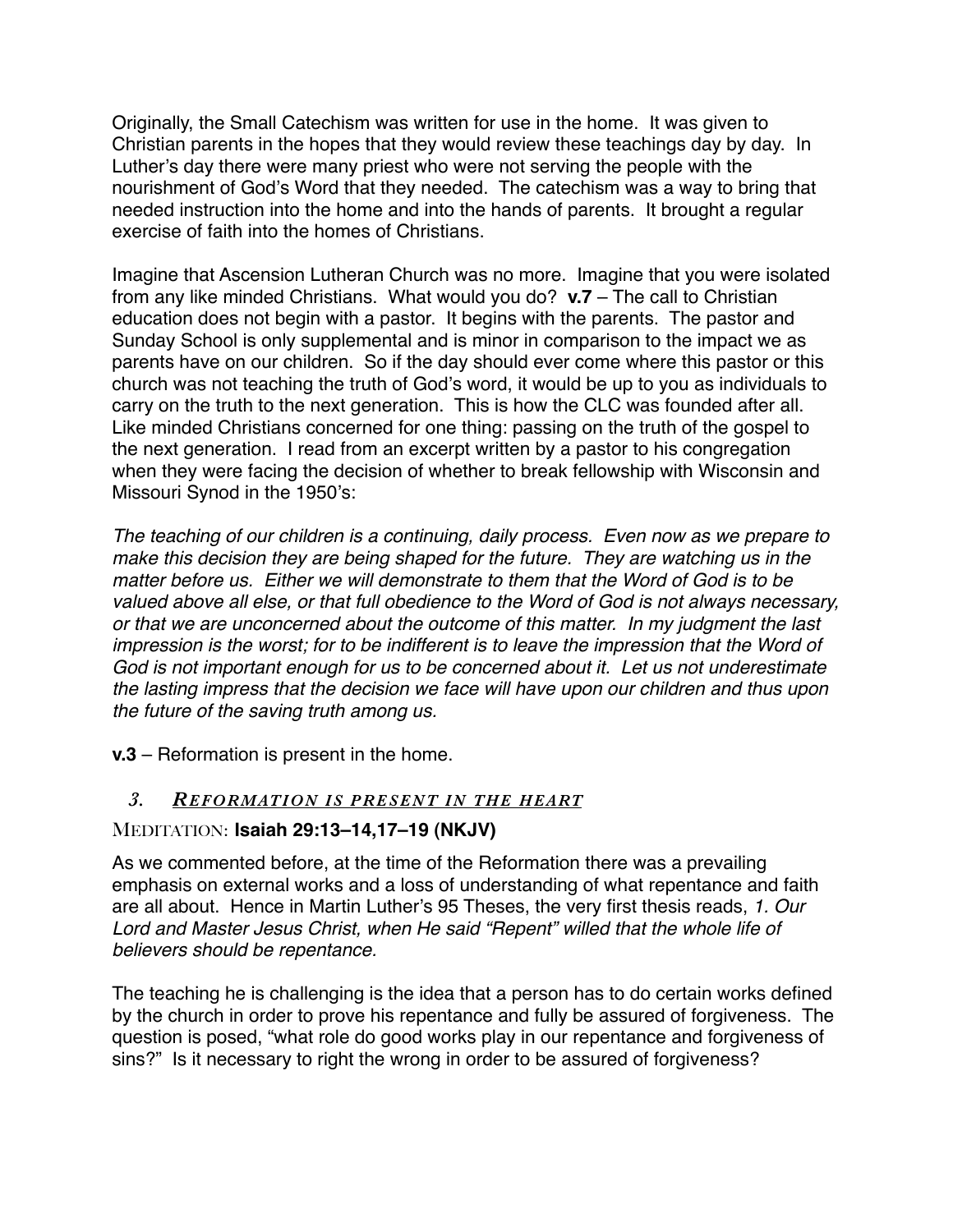We find that this false teaching which they called, "satisfactions" snowballed to the point where people thought that if they would buy a piece of paper from the pope or make a pilgrimage to Rome, they would receive extra forgiveness, extra merits of Christ and the saints, even to the point of freeing a dead relative from suffering in purgatory. Soon we find virtually no talk of repentance of the heart due to a focus on the external ceremonies, the pilgrimages, the relics, and the money. The gospel was changed from a free work of God giving you forgiveness, to a merited work of man to earn for yourself forgiveness.

29:13 –– It is actually not that hard for our flesh to let us pretend to be a Christian. If faith were a matter of making a trip to Rome each year, or pass along a certain amount of our income each Sunday or promising to be in church every service, I think we could make ourselves look pretty good. Faith is a work of God in our hearts. This is what the young monk meant when he wrote, in Thesis 3 -- *there is no inward repentance which does not outwardly work divers mortifications of the flesh.* The role then that good works play is only that they are a result of repentance and faith. They are not necessary for forgiveness. They flow from forgiveness. The inward produces the outward.

And how is it that God gets at the inward? How is it that Reformation is present in the heart? God visits us with power through His word. **v.13b**. True fear, – which in the OT is often equivalent with how we talk about "faith," – true fear does not come by the commandment of men. Faith does not come by living up to what your pastor tells you you must do. It does not come by the CLC defining what is right and wrong. Faith comes only by God working through the hearing of His word and through the truth of the gospel. This is what verse 14 calls "a marvelous work." It will not be by the wisdom of man that the path to heaven is understood, nor will it be by the commandments of men. Rather it is by that which man considers foolishness: God has forgiven your sins by the innocent life and death of His beloved Son Jesus Christ. This is what opens the ears of the deaf and the eyes of the blind.

**v.17**. – Dry, withered, dead hearts are changed into fruit producing soil of the Spirit. And **v.19** – The poor among men rejoice because the Holy One of Israel has made them rich. What soul could be find assurance in a forgiveness that relies on him doing something and being perfect in his sincerity? Every work we do, though it may have the outward appearance of righteousness is still ever tainted by our thoughts and weaknesses. That is why we need a forgiveness that comes to the poor, the weak, the humble, and the foolish – not through the law of outward works, but through the grace of God which touches the heart. **Romans 3:21–23 (NKJV) — 21 But now the righteousness of God apart from the law is revealed, being witnessed by the Law and the Prophets, 22 even the righteousness of God, through faith in Jesus Christ, to all and on all who believe. For there is no difference; 23 for all have sinned and fall short of the glory of God, being justified freely through the redemption that is in Christ Jesus.**